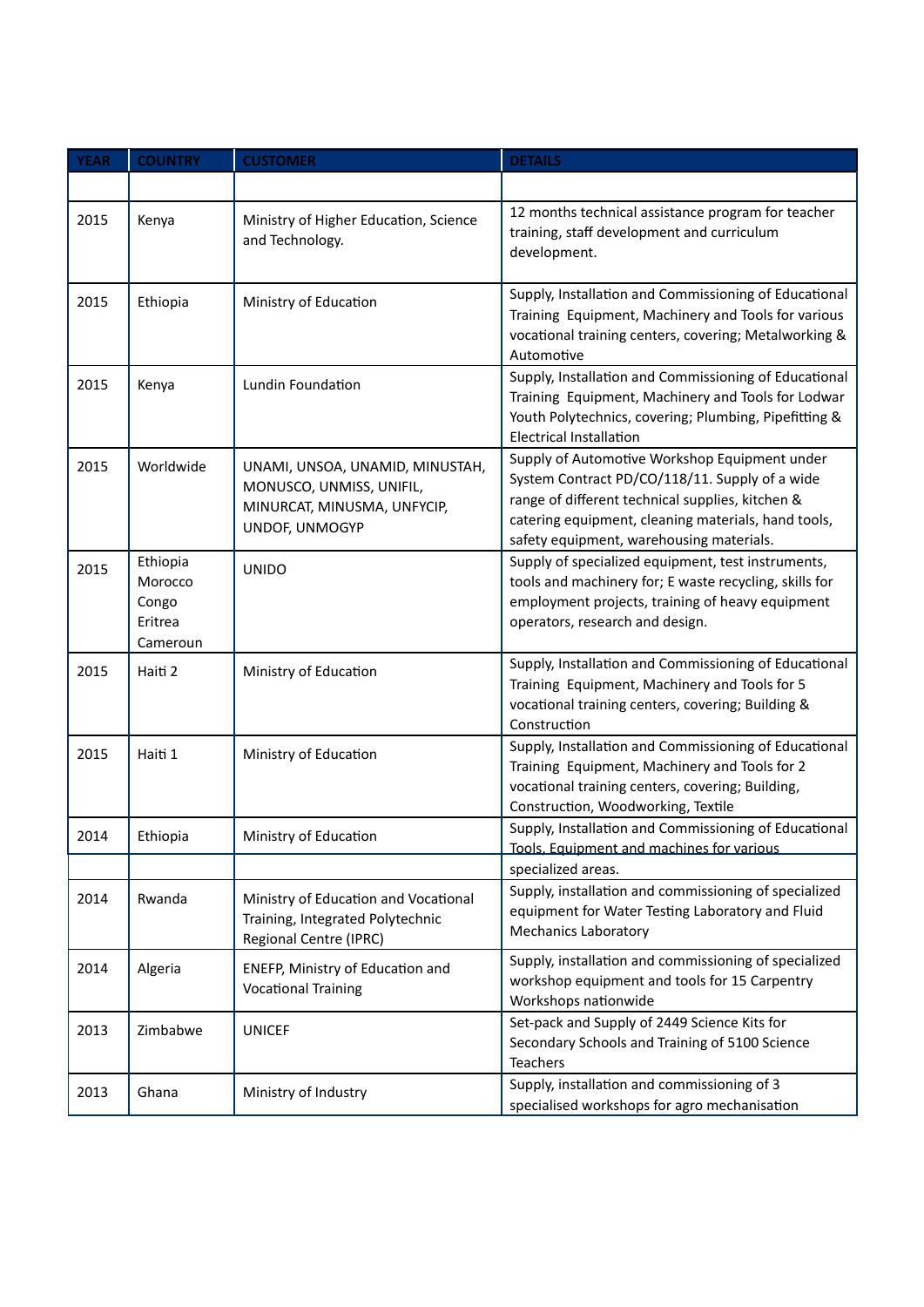| 2013         | Sierra Leone<br>Liberia<br>Guinee | <b>UNIDO</b>                                                                                                              | Supply of specialised measuring and test instruments<br>for Technical Universities                                                                                                   |
|--------------|-----------------------------------|---------------------------------------------------------------------------------------------------------------------------|--------------------------------------------------------------------------------------------------------------------------------------------------------------------------------------|
| 2012<br>2013 | Worldwide                         | UNIFIL, UNMIS, BINUCA, MINURSO,<br>UNMIL, MINUSTAH, UNSOA, ONUCI, ,<br>MINURCAT, UNMISS, UNAMID, UNMIT,<br><b>MINUSMA</b> | Supply of Automotive Workshop Equipment under<br>System Contract PD/CO/118/11                                                                                                        |
| 2012         | Mozambique                        | Ministry of Education (DIPLAC)                                                                                            | Supply of Laboratory and Workshop Equipment and<br>Related Services to Salamanga and Machaze<br><b>Professional Schools</b>                                                          |
| 2012         | Liberia                           | <b>UNIDO</b>                                                                                                              | Supply, installation, commissioning and training of<br>rubber testing equipment and instruments                                                                                      |
| 2012<br>2013 | Worldwide                         | UNIFIL, BINUCA, MINURSO, UNMIL,<br>MINUSTAH, UNSOA, ONUCI, UNMIS,<br>MINURCAT, UNMISS, UNAMID, UNMIT                      | Supply of Tools and Minor Construction Equipment<br>under System Contract PD/C0088/09.                                                                                               |
| 2012         | Ethiopia                          | Ministry of Education                                                                                                     | Supply, Installation and Commissioning of Educational<br>Training Equipment, Machinery, Tools and Spare Parts<br>for; machining, sheet metal, welding, electrical and<br>electronics |
| 2011         | Rwanda                            | Workforce Development Authority                                                                                           | Supply of Electrical equipment for ETO Kibungo (in<br>process)                                                                                                                       |
| 2011         | Rwanda                            | Workforce Development Authority                                                                                           | Supply of Plumbing and Welding Equipment for<br>Nyanza VTC and Kavumu Technical Training Schools<br>(in process)                                                                     |
| 2011         | Worldwide                         | UNMIS, UNAMA, UNDOF, MINUSTAH,<br>MONUSCO, UNSOA                                                                          | Supply of Automotive Workshop Equipment under<br>System Contract PD/C0225/03.                                                                                                        |
| 2011         | Worldwide                         | UNIFIL, UNMIS, BINUCA, MINURSO,<br>UNMIL, MINUSTAH, BINUCA, UNSOA,<br><b>ONUCI</b>                                        | Supply of Tools and Minor Construction Equipment<br>under System Contract PD/C0088/09.                                                                                               |
| 2011         | Ethiopia                          | Ministry of Education, Amhara<br>National Regional State                                                                  | Supply, Installation and Commissioning of Educational<br>Training Equipment, Machinery, Tools and Spare Parts<br>for various specialized areas.                                      |
| 2011         | Ethiopia                          | Ministry of Education, Public<br>Procurement & Property Disposal<br>Service                                               | Supply, Installation and Commissioning of Educational<br>Training Equipment, Machinery, Tools and Spare Parts<br>for Mechanical and Electrical Engineering,                          |
| 2011         | Iraq                              | <b>UNIDO</b>                                                                                                              | Supply of Refrigerant Identifiers                                                                                                                                                    |
| 2011         | Iraq                              | <b>UNIDO</b>                                                                                                              | Supply of Vocational Training Equipment and<br>beneficiary toolkits for Skills Development Project                                                                                   |
| 2010         | Yemen                             | Ministry of Agriculture & Irrigation                                                                                      | Equipment for mobile soil testing and irrigation<br>structure laboratory                                                                                                             |
| 2010         | Iraq                              | <b>UNIDO</b>                                                                                                              | Supply of metal working machinery and equipment<br>for Industrial Skills Development                                                                                                 |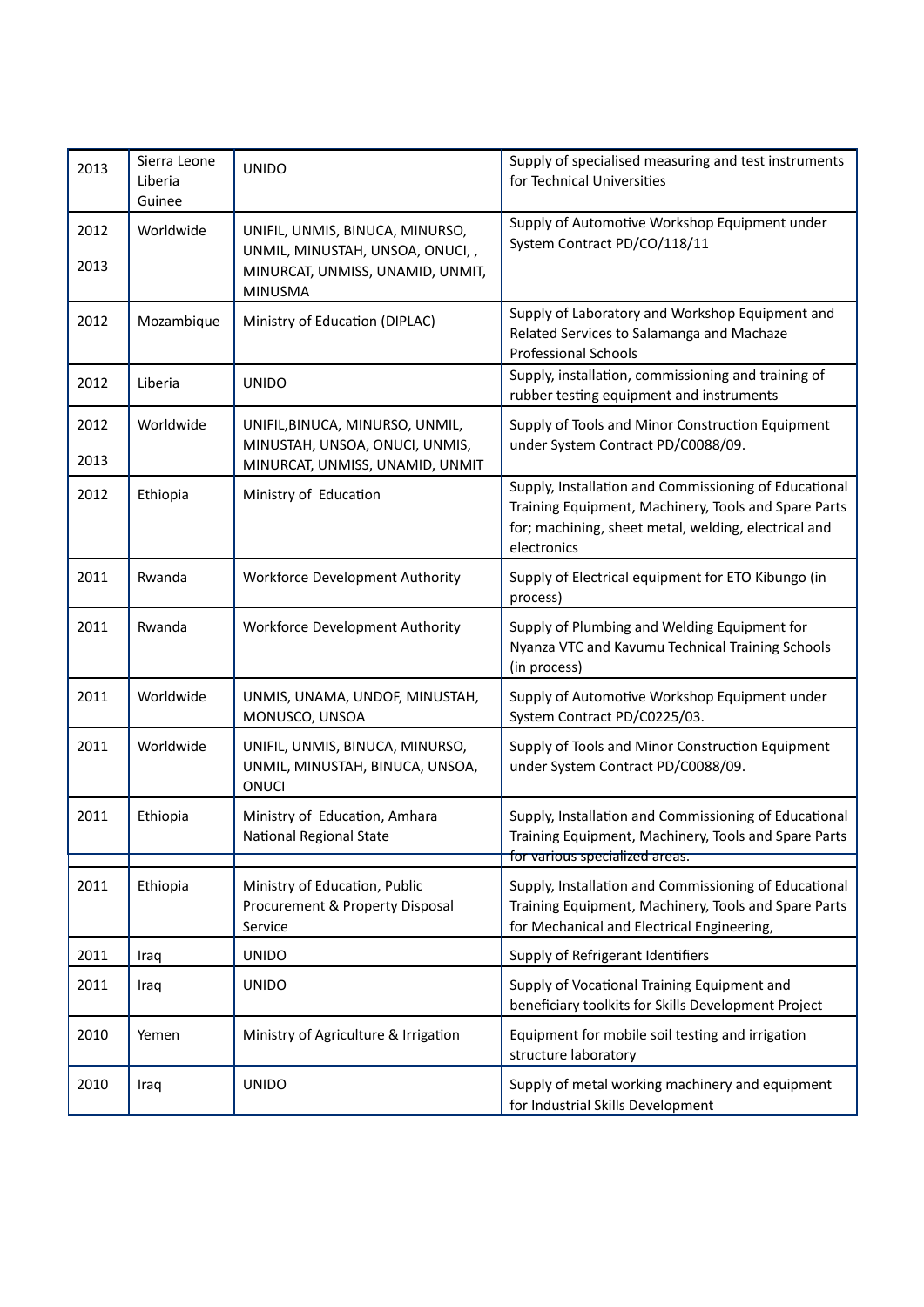| 2010 | Lebanon   | <b>UNIDO</b>                                                                                            | Supply of wood working machinery for Skills<br>Development Centre                                                                                                                                                                                                                                                                                                                |
|------|-----------|---------------------------------------------------------------------------------------------------------|----------------------------------------------------------------------------------------------------------------------------------------------------------------------------------------------------------------------------------------------------------------------------------------------------------------------------------------------------------------------------------|
| 2010 | Nigeria   | <b>UNDP</b>                                                                                             | Supply of welding equipment and accessories for<br>Vocational Training Centre in Lagos                                                                                                                                                                                                                                                                                           |
| 2010 | Sudan     | <b>UNIDO</b>                                                                                            | Supply of electronic training equipment for Khartoum<br><b>Vocational Training Centre</b>                                                                                                                                                                                                                                                                                        |
| 2010 | Kenya     | Ministry of Higher Education, Science<br>and Technology.<br>Partly funded Dutch Oret Grant Project.     | Rehabilitation and Upgrading of Kenya Technical<br>Teacher College and Nine Centers of Excellence.<br>Supply, installation, commissioning and training of<br>vocational training equipment for 8 courses, including<br>a 24 months technical assistance program for teacher<br>training, staff development and curriculum<br>development.<br>More details: www.kenya-project.nl. |
| 2010 | Haiti     | <b>UNDP</b>                                                                                             | Emergency goods, such as basic tools, shovels,<br>hydraulic equipment, etcetera.                                                                                                                                                                                                                                                                                                 |
| 2010 | Worldwide | UNIFIL, UNMONUC, UNMIL, UNAMA                                                                           | Supply of Automotive Workshop Equipment under<br>System Contract PD/C0225/03.                                                                                                                                                                                                                                                                                                    |
| 2010 | Worldwide | UNMINURSO, UNSOA                                                                                        | Supply of Tools and Minor Construction Equipment<br>under System Contract PD/C0088/09.                                                                                                                                                                                                                                                                                           |
| 2010 | Worldwide | United Nations Procurement Division,<br>UNHQ, NY, USA                                                   | Supply of Carpenter, HVAC, Plumber, Electrician,<br>Generator and General Purpose toolkits.                                                                                                                                                                                                                                                                                      |
| 2009 | Worldwide | UNPD, Head Quarter, New York                                                                            | Web shop; ordering system accessible for all<br>requisitioners from field missions.                                                                                                                                                                                                                                                                                              |
| 2009 | Worldwide | UNIFIL, UNMINURSO, UNMIS, UNPD,<br><b>UNAMID</b>                                                        | Supply of Generator Technician, Refrigerator<br>Technician and Carpenter's Toolkits under System<br>Contract PD/C0172/06.                                                                                                                                                                                                                                                        |
| 2009 | Worldwide | UNOCI, UNAMA, UNMINURSO, UNIFIL,<br>UNOMIG, UNMONUC, UNMIL, UNDOF                                       | Supply of Automotive Workshop Equipment under<br>System Contract PD/C0225/03.                                                                                                                                                                                                                                                                                                    |
| 2009 | Yemen     | Ministry of Agriculture & Irrigation<br>Sana'a, Yemen                                                   | Equipment for Mobile Soil Testing and Central Soil<br>Testing Laboratory.                                                                                                                                                                                                                                                                                                        |
| 2009 | Worldwide | UNIFIL, UNMIS, UNAMA, UNFICYP,<br><u>UNMONUC, UNMIK, UNMINURCAT,</u>                                    | Supply of Tools and Minor Construction Equipment<br>under System Contract PD/C0088/09                                                                                                                                                                                                                                                                                            |
|      |           | UNPD, UNMINURSO                                                                                         |                                                                                                                                                                                                                                                                                                                                                                                  |
| 2009 | Sudan     | United Nations Industrial Development<br>Organization (UNIDO) Vienna, Austria                           | Ministry of Industries: Supply, Installation,<br>Commissioning and Training of Equipment for<br>Building & Construction, Welding, Sheet metal and<br>Metalwork for 5 vocational training centers.                                                                                                                                                                                |
| 2008 | Zambia    | Bakkavor Overseas Ltd. Lincolnshire, UK                                                                 | Europe Aid Project. Zambia Bureau of Standards.<br>Supply, Delivery, Installation and Commissioning of<br>Laboratory Equipment.                                                                                                                                                                                                                                                  |
| 2008 | Ghana     | Ministry of Education, Science & Sports                                                                 | Supply of Spare Parts for VOTEC Resource Centres.                                                                                                                                                                                                                                                                                                                                |
| 2008 | Worldwide | UNLB, UNOCI, UNMINURSO,<br>UNMINUSTAH, UNBINUB, UNMONUC,<br>UNIFIL, UNAMID, UNMINURCAT,<br><b>UNDOF</b> | Supply of Automotive Workshop Equipment under<br>System Contract PD/C0225/03.                                                                                                                                                                                                                                                                                                    |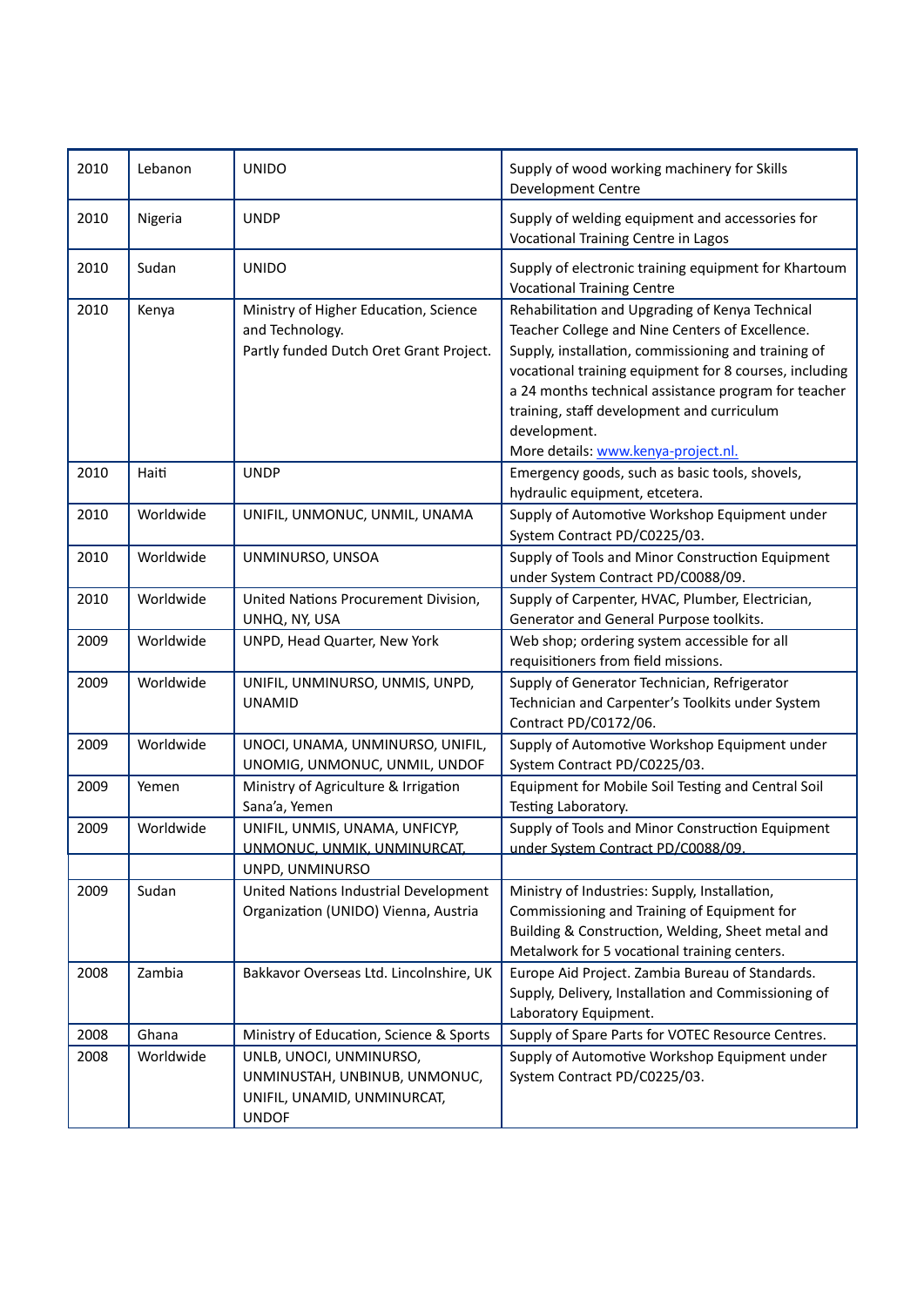| 2008 | Libya                                                 | Findel Education, Leicester, UK                                                        | General Peoples Committee of Manpower, Training<br>and Employment: Supply, Installation, Commissioning<br>and Training of Refrigeration Training Equipment to<br>52 Vocational Training Centers (joint project with<br>Eduteq/UK).       |
|------|-------------------------------------------------------|----------------------------------------------------------------------------------------|------------------------------------------------------------------------------------------------------------------------------------------------------------------------------------------------------------------------------------------|
| 2008 | Worldwide                                             | UNLB, UNMONUC, UNOCI, MINUSTAH,<br>UNMINURCAT, UNIFIL, UNAMID,<br>UNMIS, UNOMIG, UNMIL | Supply of Generator Technician, Refrigerator<br>Technician and Carpenter's Toolkits under System<br>Contract PD/C0172/06.                                                                                                                |
| 2008 | Libya                                                 | Findel Education, Leicester, UK                                                        | Ministry of Education: Supply, Installation,<br>Commissioning and Training of Science Kits for 365<br>schools (joint project with Eduteq/UK).                                                                                            |
| 2007 | Ghana                                                 | Innovam (Automotive Knowledge &<br>Education Institute The Netherlands)                | Capacity Building of Staff at Koforidua Polytecnic<br>Automobile Engineering Department to Improve<br>Automobile Engineering Education in Ghana.                                                                                         |
| 2007 | Nigeria,<br>Liberia,<br>Guinea Bissau                 | <b>United Nations Development</b><br>Organization (UNIDO) Vienna, Austria              | Supply, Delivery and Installation of Office Equipment<br>& Machines.                                                                                                                                                                     |
| 2007 | Ghana, Sierra<br>Leone,<br>Mauritania,<br>Cape Verde, | <b>United Nations Development</b><br>Organization (UNIDO) Vienna, Austria              | Supply, Delivery and Installation of Office Equipment<br>& Machines.                                                                                                                                                                     |
| 2007 | Sudan                                                 | <b>United Nations Development</b><br>Organization (UNIDO) Vienna, Austria              | Supply of Electrical Equipment for Vocational<br>Training.                                                                                                                                                                               |
| 2006 | Libya                                                 | Geest Overseas Ltd., Lincolnshire, UK                                                  | General Peoples Committee of Manpower, Training &<br>Employment: Supply, Installation & Commissioning of<br>Automotive Training Equipment to 20 Vocational<br>Training Centers (joint project with Development<br>Project Solutions/UK). |
| 2006 | Romania                                               | Findel Education, Leicester, UK                                                        | EuropeAid project: Supply, Installation &<br>Commissioning of Automotive Training Equipment to<br>14 Vocational Training Centers (joint project with<br>Development Project Solutions/UK).                                               |
| 2006 | Libya                                                 | General Peoples Committee of<br>Manpower, Training & Employment                        | Supply of Automotive Training Equipment to 40<br>Vocational Training Centers (joint project with                                                                                                                                         |
|      |                                                       |                                                                                        | Development Project Solutions/UK).                                                                                                                                                                                                       |
| 2005 | Romania                                               | Geest Overseas Ltd., Lincolnshire, UK                                                  | EuropeAid project: Supply, Installation &<br>Commissioning of Veterinary Training Equipment to<br>12 Vocational Training Centers (joint project with<br>Development Project Solutions/UK).                                               |
| 2005 | Turkey                                                | Geest Overseas Ltd., Lincolnshire, UK                                                  | EuropeAid project: Supply, Installation &<br>Commissioning of Automotive & Aircraft Training<br>Equipment to 19 Vocational Training Centers (joint<br>project with Development Project Solutions/UK).                                    |
| 2005 | Worldwide                                             | <b>United Nations Procurement Division</b><br>(UNPD) New York, USA                     | 3-years systems contract for the supply of 3 types of<br>toolkits to all UN Peace Keeping Operations.                                                                                                                                    |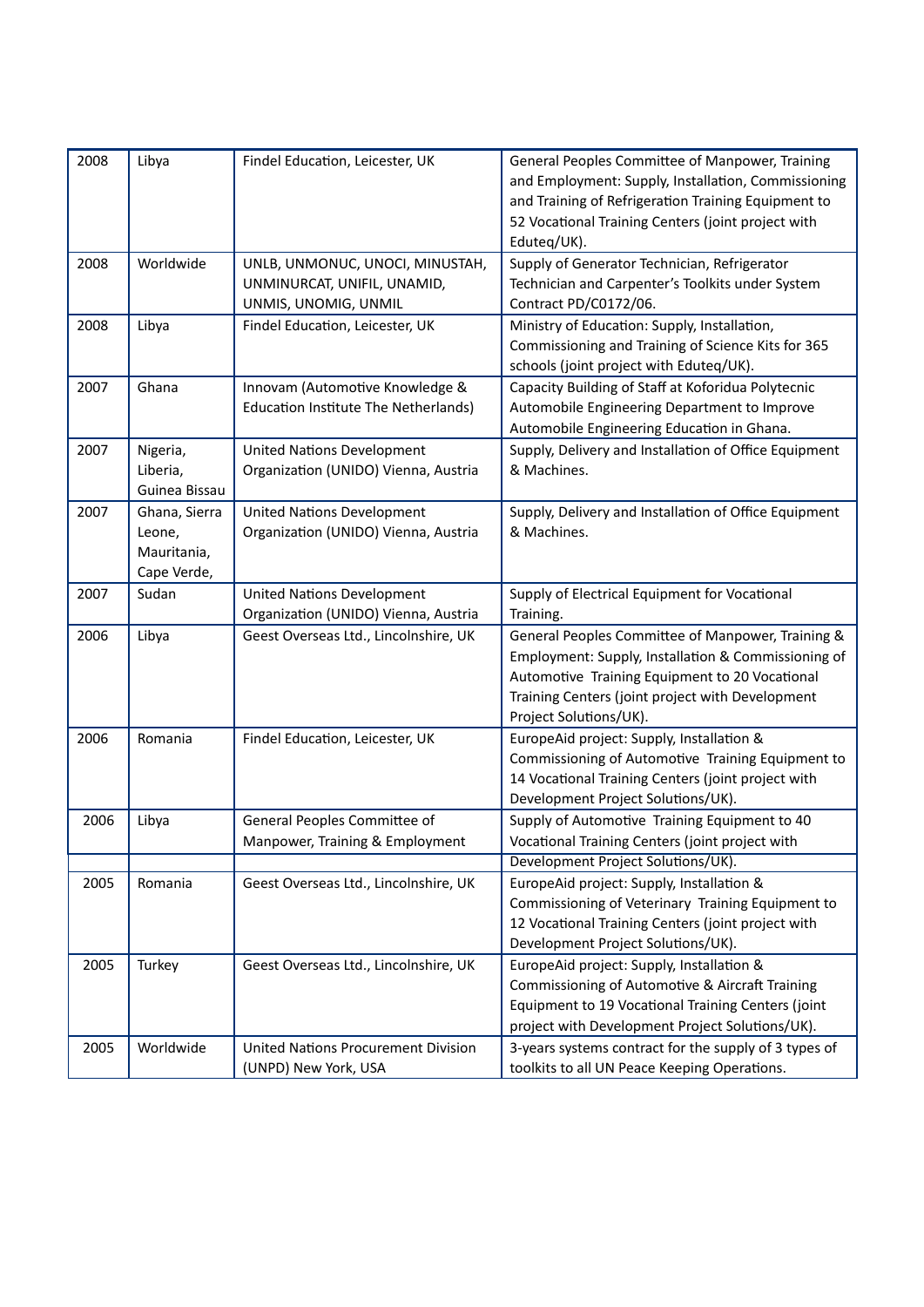| 2005 | Romania             | Geest Overseas Ltd., Lincolnshire, UK      | EuropeAid project: Supply, Installation &<br>Commissioning of Carpentry Training Equipment to             |
|------|---------------------|--------------------------------------------|-----------------------------------------------------------------------------------------------------------|
|      |                     |                                            | 14 prisons (joint project with Development Project<br>Solutions/UK).                                      |
| 2004 | Uzbekistan          | Geest Overseas Ltd., Lincolnshire, UK      | Supply, Installation & Commissioning of Refrigeration,<br>Water and Gas Training Equipment and Veterinary |
|      |                     |                                            | Equipment for 10 Vocational training Centers of                                                           |
|      |                     |                                            | Ministry of Education, ADB funded (joint project with                                                     |
|      |                     |                                            | Development Project Solutions/UK).                                                                        |
| 2004 | Qatar               | Geest Overseas Ltd., Lincolnshire, UK      | Supply, Installation & Commissioning of Millwright                                                        |
|      |                     |                                            | Engineering Equipment for the College of the North                                                        |
|      |                     |                                            | Atlantic, Government Funded (joint project with                                                           |
|      |                     |                                            | Development Project Solutions/UK).                                                                        |
| 2004 | Qatar               | Findel Education, Leicester, UK            | Supply, Installation & Commissioning of                                                                   |
|      |                     |                                            | Metalworking and Welding Equipment for the College                                                        |
|      |                     |                                            | of the North Atlantic, Government Funded (joint                                                           |
|      |                     |                                            | project with Development Project Solutions/UK).                                                           |
| 2004 | Worldwide           | United Nations Procurement Division        | 3-years systems contract for the supply of 2 types                                                        |
|      |                     | (UNPD) New York, USA                       | Containerized Workshops, on basis of standard 20ft                                                        |
|      |                     |                                            | ISO containers, to all UN Peace Keeping Operations.                                                       |
| 2004 | Worldwide           | <b>United Nations Procurement Division</b> | 5-years systems contract for the supply of                                                                |
|      |                     | (UNPD) New York, USA                       | Automotive Workshop Equipment to all UN Peace                                                             |
|      |                     |                                            | Keeping Operations.                                                                                       |
| 2003 | Congo               | United Nations Organization Mission in     | Steel Shelves for MONUC warehouses.                                                                       |
|      |                     | Gombe, Democratic Republic Of Congo        |                                                                                                           |
| 2003 | Zambia              | Geest Overseas Ltd., Lincolnshire, UK      | Various woodworking machinery and office                                                                  |
|      |                     |                                            | equipment for Technical Education Project of Ministry                                                     |
|      |                     |                                            | of Education.                                                                                             |
| 2003 | Congo               | United Nations Organization Mission in     | Various workshop equipment and hand tools, spare                                                          |
|      |                     | Gombe, Democratic Republic Of Congo        | parts and consumables for MONUC workshops.                                                                |
| 2003 | Uganda              | Geest Overseas Ltd., Lincolnshire, UK      | Workshop Equipment for Agricultural Research                                                              |
|      |                     |                                            | Institute.                                                                                                |
| 2003 | Uzbekistan          | Geest Overseas Ltd., Lincolnshire, UK      | Supply, Installation, Commissioning of Woodworking                                                        |
|      |                     |                                            | and Metalworking Machinery and Tools for 35                                                               |
|      |                     |                                            | Vocational training Centers of Ministry of Education,                                                     |
|      |                     |                                            | ADB funded.                                                                                               |
| 2003 | Iraq                | Food and Agriculture Organization of       | Various Forestry- and Agricultural implements for                                                         |
|      |                     | the United Nations (FAO), Rome, Italy      | FAO project in North Iraq.                                                                                |
| 2003 | Ethiopia            | Ministry of Education, Education           | Woodworking Machinery, Electrical- and Electronic                                                         |
|      |                     | Materials Production Distribution          | Engineering Equipment for 3 Technical Universities.                                                       |
|      |                     | Enterprise (EMPDE) Addis Ababa,            |                                                                                                           |
|      |                     | Ethiopia                                   |                                                                                                           |
| 2003 | <b>Burkina Faso</b> | United Nations Industrial Development      | PC's and Office Equipment.                                                                                |
|      |                     | Organization (UNIDO) Vienna, AUSTRIA       |                                                                                                           |
| 2003 | Ethiopia            | Berta Construction PLC, Addis Ababa,       | Supply of a complete woodworking workshop.                                                                |
|      |                     | Ethiopia                                   |                                                                                                           |
| 2003 | Congo               | United Nations Organization Mission in     | Landing Lights.                                                                                           |
|      |                     | Gombe, Democratic Republic Of Congo        |                                                                                                           |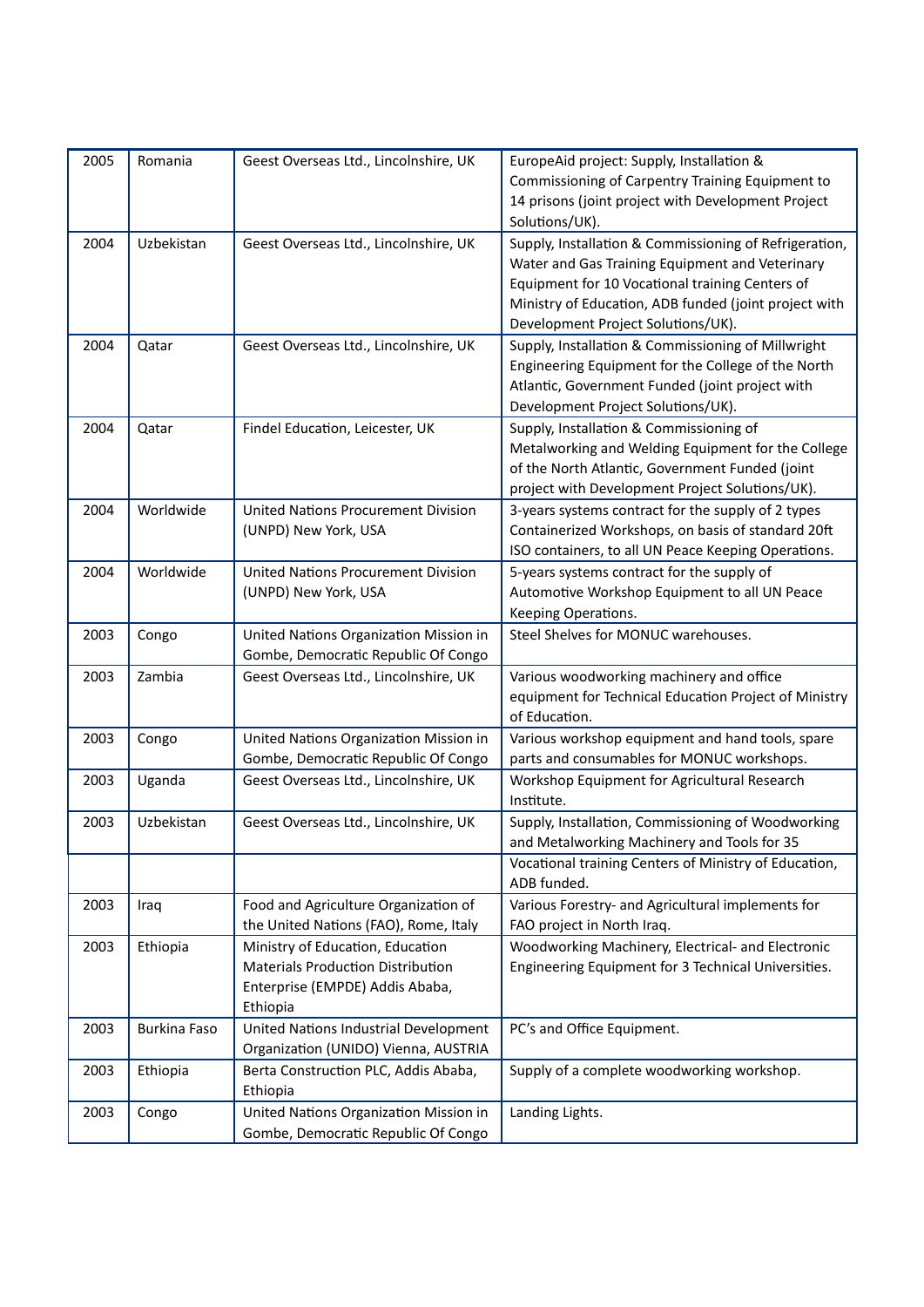| 2003 | Congo      | United Nations Organization Mission in<br>Gombe, Democratic Republic Of Congo                                               | Steel Shelves.                                                                                                                                 |
|------|------------|-----------------------------------------------------------------------------------------------------------------------------|------------------------------------------------------------------------------------------------------------------------------------------------|
| 2003 | Israel     | United Nations Relief and Work Agency<br>for Palestine Refugees in the near East<br>(UNRWA), Amman, Jordan                  | Drain cleaners.                                                                                                                                |
| 2003 | Georgia    | United Nations Observer Mission in<br>Tbilisi, Georgia                                                                      | Satellite Modem and Transceiver.                                                                                                               |
| 2003 | Iran       | Azmayesh Industrial Factories Co., KM,<br>Tehran, Iran                                                                      | Spare parts for Nitro Generators.                                                                                                              |
| 2003 | Pakistan   | Heavy Mechanical Complex-3, Taxila,<br>Disst. Rwalpindi, Pakistan                                                           | Siemens Spare Parts.                                                                                                                           |
| 2003 | Zambia     | Geest Overseas Ltd., Lincolnshire, UK                                                                                       | Workshop Equipment.                                                                                                                            |
| 2001 | Iran       | United Nations Industrial Development<br>Organization (UNIDO) Vienna, Austria                                               | Hermetic Compressor Test Rig for Phasing out ODS at<br>Iran Compressor Manufacturing Company.                                                  |
| 2001 | Nigeria    | United Nations Industrial Development<br>Organization (UNIDO) Vienna, Austria                                               | Laboratory- and material test equipment for Plastic<br>Technology Development Centre in Port Harcourt.                                         |
| 2001 | North Iraq | <b>United Nations Development</b><br>Programme, Inter Agency Procurement<br>Services (UNDP/IAPSO), Copenhagen,<br>Denmark   | Special Fibre Glass Ladders and Tool Buckets for<br>working on Electricity Transmission Lines of ENRP.                                         |
| 2001 | Ethiopia   | Ministry of Education, Education<br><b>Materials Production Distribution</b><br>Enterprise (EMPDE) Addis Ababa,<br>Ethiopia | Educational Training Equipment for Electrical- and<br>Electronic Engineering for Mekelle University.                                           |
| 2001 | North Iraq | United Nations Education, Scientific &<br>Cultural Organization (UNESCO) Paris,<br>France                                   | <b>Educational Training Equipment for various</b><br>Universities in Northern Iraq.                                                            |
| 2001 | North Iraq | <b>United Nations Development</b><br>Programme, Inter Agency Procurement<br>Services (UNDP/IAPSO), Copenhagen,<br><b>DK</b> | Special Tools and Workshop Equipment for working<br>on Electricity Transmission Lines of ENRP.                                                 |
| 2001 | Ethiopia   | Ministry of Education, Education<br>Materials Production Distribution<br>Enterprise (EMPDE) Addis Ababa,                    | Vocational Training Equipment for various specialized<br>areas and end-users.                                                                  |
|      |            | Ethiopia                                                                                                                    |                                                                                                                                                |
| 2001 | Ethiopia   | Ministry of Education, Education<br><b>Material Production Distribution</b><br>Enterprise (EMPDE) Addis Ababa,<br>Ethiopia  | Supply, Installation and Commissioning of Building<br>and Construction Equipment for Vocational Training<br>Centers in various regions.        |
| 2001 | Ethiopia   | Geest Overseas Ltd., Lincolnshire, UK                                                                                       | Supply, Installation and Commissioning of<br>Woodworking Machinery, Equipment and Tools for<br>Vocational Training Centers in various Regions. |
| 2001 | Mauritania | United Nations Development<br>Programme, Inter Agency Procurement<br>Services (UNDP/IAPSO), Copenhagen,<br>Denmark          | Workshop Equipment and Tools for Automotive,<br>Woodworking, Welding and Masonry Training<br>purposes.                                         |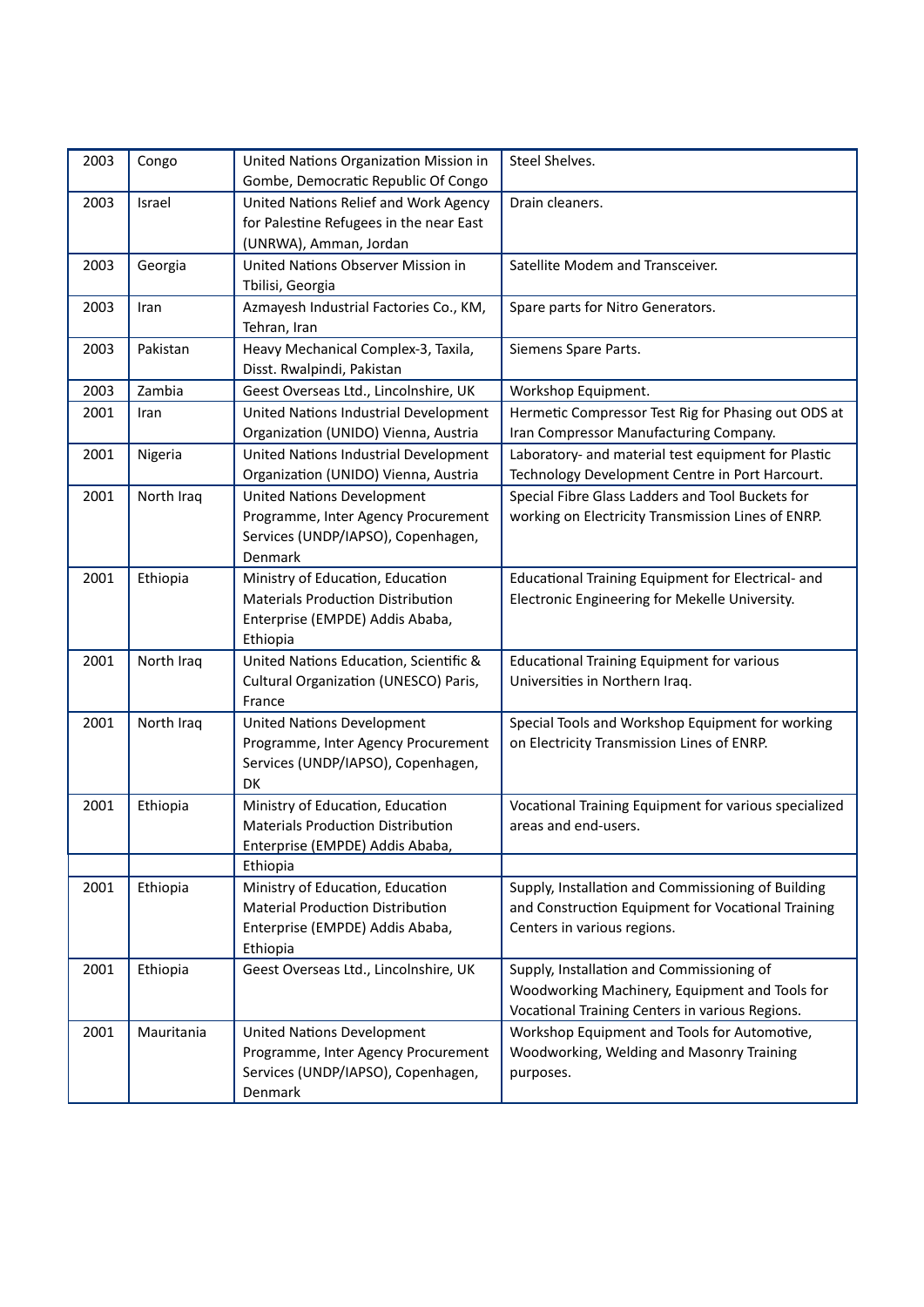| 2001 | Bosnia-     | United Nations Mission in Bosnia         | Automotive Workshop Equipment, hand Tools,            |
|------|-------------|------------------------------------------|-------------------------------------------------------|
|      | Herzegovina | Herzegovina (UNMIBH) Sarajevo,           | Woodworking Machinery, Electrical- and Electronic     |
|      |             | Bosnia-Herzegovina                       | Parts, Consumables and Spare parts.                   |
| 2000 | Uganda      | Ministry of Education and Sports         | Electronic Test Equipment, Audio Visual Equipment,    |
|      |             | Project Implementation Unit              | Hand Tools for various Universities.                  |
|      |             | Kampala, Uganda                          |                                                       |
| 2000 | Bosnia-     | United Nations Mission in Bosnia         | Automotive Workshop Equipment, Hand Tools,            |
|      | Herzegovina | Herzegovina (UNMIBH)                     | Woodworking Machinery, Electrical- and Electronic     |
|      |             | Sarajevo, Bosnia-Herzegovina             | Parts, Consumables and Spare parts.                   |
| 2000 | Kosovo      | United Nations Mission in Kosovo         | Automotive Workshop Equipment, Hand Tools,            |
|      |             | (UNMIK) Pristina, Kosovo                 | Woodworking Machinery, Electrical- and Electronic     |
|      |             |                                          | Parts, Consumables and Spare parts.                   |
| 2000 | Yemen       | Geest Overseas Ltd., Lincolnshire, UK    | Electrical Spare parts for rehabilitation of Water    |
|      |             |                                          | Pumping Stations.                                     |
| 2000 | Trinidad,   | Geest Overseas Ltd., Lincolnshire, UK    | CNC Machinery, Woodworking Machinery, Metal           |
|      | St. Kitts   |                                          | Working Machinery, Welding Equipment, Hand Tools      |
|      |             |                                          | and Measuring Equipment for various Technical         |
|      |             |                                          | Training Institutes.                                  |
| 2000 | Iraq        | United Nations Industrial Development    | Spare parts and Equipment for rehabilitation of the   |
|      |             | Organization (UNIDO) Vienna, Austria     | Chlorine Plant at Basrah.                             |
| 2000 | Argentina,  | United Nations Industrial Development    | Complete Nitrogen Production Plant, Gas Detection     |
|      | Indonesia,  | Organization (UNIDO) Vienna, Austria     | Equipment and Air-conditioning Service equipment      |
|      | Lebanon,    |                                          | for conversion of production process of Refrigerator  |
|      | Jordan      |                                          | Factories under Montreal Protocol Fund.               |
| 2000 | Mauritania  | <b>United Nations Development</b>        | Electrical Equipment, Masonry Tools, Automotive       |
|      |             | Programme, Inter-Agency Procurement      | Tools Woodworking Tools and Equipment for various     |
|      |             | Services Office (UNDP/IAPSO),            | Training Institutes.                                  |
|      |             | Copenhagen, Denmark                      |                                                       |
| 1999 | Iran        | PARS Appliance Manufacturing Co.         | Complete installation for the production of Nitrogen  |
|      |             | Tehran, Iran                             | in Pars refrigerator factory.                         |
| 1999 | Zambia      | Geest Overseas Ltd., Lincolnshire, UK    | Workshop Equipment, Tools and Consumables for         |
|      |             |                                          | equipping a complete maintenance workshop for         |
|      |             |                                          | Lusaka Water and Sewerage Co.                         |
| 1999 | Iraq        | United Nations Industrial Development    | Spare parts and equipment for rehabilitation of the   |
|      |             | Organization (UNIDO) Vienna, Austria     | Chlorine Plant at Basrah.                             |
| 1999 | West bank,  | United Nations Relief & Works Agency     | Automotive-, Woodworking-, Metalworking-,             |
|      | Palestine   | for Palestine Refugees in the Near East  | Electrical Equipment for various UN Training Centers. |
|      |             | (UNWRA), Amman, Jordan                   |                                                       |
| 1999 | India       | United Nations Industrial Development    | Gear Testing Machine, Measuring and Test              |
|      |             | Organization (UNIDO) Vienna, Austria     | Equipment, Image Analyses System for Batala           |
|      |             |                                          | Research Institute and Institute for Autoparts        |
|      |             |                                          | Technology Ludhiana.                                  |
| 1999 | Ethiopia    | Ministry of Education, Education         | Educational Training Equipment for Electrical- and    |
|      |             | <b>Materials Production Distribution</b> | Electronic Engineering for Mekelle University.        |
|      |             | Enterprise (EMPDA), Addis Ababa,         |                                                       |
|      |             | Ethiopia                                 |                                                       |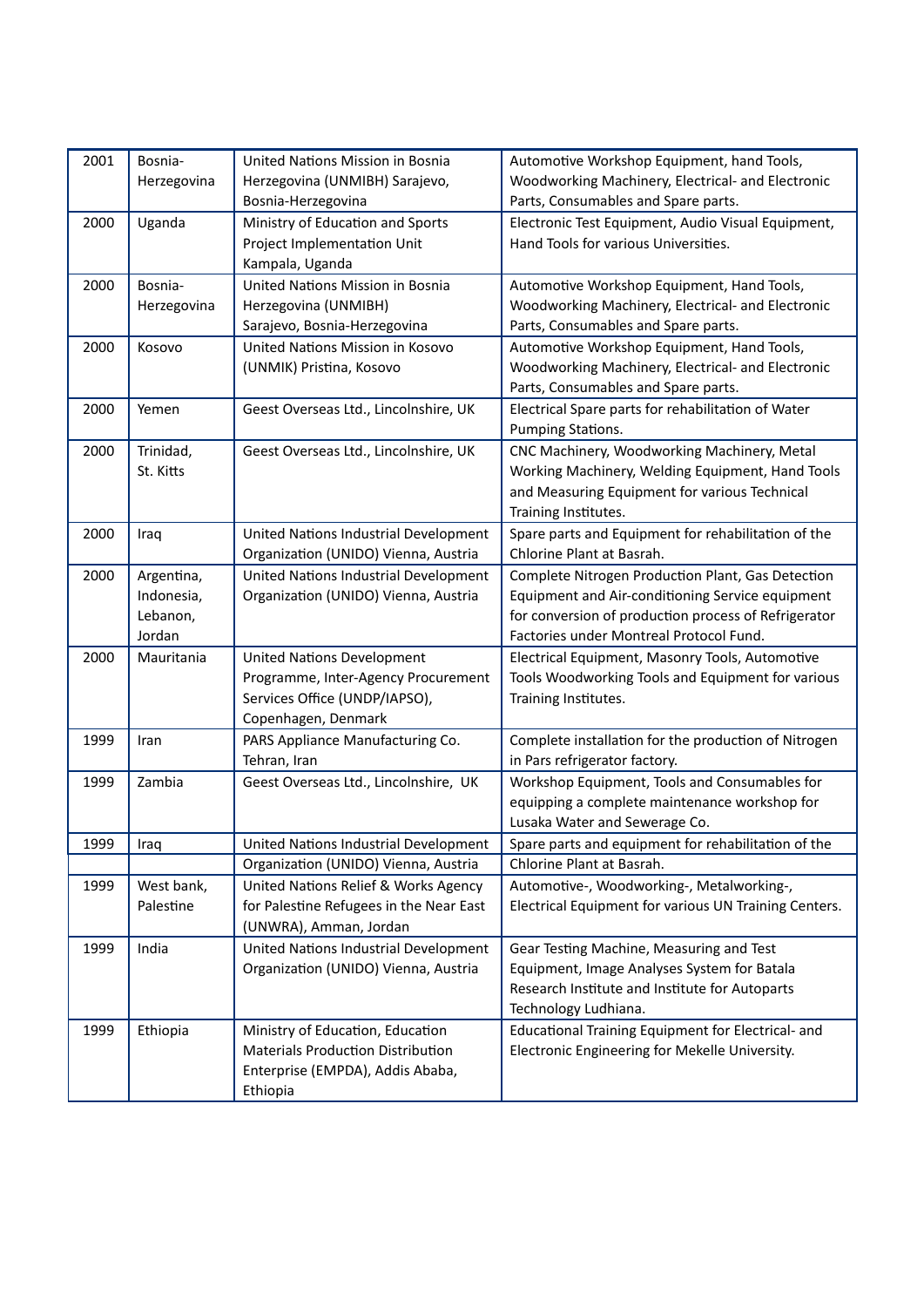| United Nations Office for Project<br>Electrical-, Electronics, Welding Equipment, Tools and<br>Peru<br>Services (UNOPS), Copenhagen,<br>Training Materials for National Prison Vocational<br>Training Centers.<br>Denmark<br>Ethiopia<br>Ministry of Education, Education<br>Educational Training Equipment for Civil-, Electrical<br>1999<br><b>Materials Production Distribution</b><br>and Electronic Engineering for Abra Minch Water<br>Enterprise (EMPDA), Addis Ababa,<br>Technology Institute.<br>Ethiopia<br>United Nations Industrial Development<br>1999<br>Nigeria<br>Material Test- and Laboratory Equipment for<br>Organization (UNIDO) Vienna, Austria<br>Agricultural Research Centers.<br>Complete Nitrogen Generator for conversion of<br>1999<br>Italy<br>Perros, Italy<br>production process of Refrigerator Factories.<br>Spare parts and equipment for rehabilitation of the<br>1999<br>United Nations Industrial Development<br>Iraq<br>Chlorine Plant at Basrah.<br>Organization (UNIDO) Vienna, Austria<br>1999<br>United Nations Industrial Development<br>Complete Nitrogen Generator for conversion of<br>Cameroon,<br>Organization (UNIDO) Vienna, Austria<br>production process of Refrigerator Factories under<br>Nigeria<br>Montreal Protocol Fund.<br>1998<br>Ethiopia<br>Ministry of Education, Education<br>Educational Training Equipment for Civil-, Chemical-,<br><b>Materials Production Distribution</b><br>Electrical and Electronic Engineering for 4 different<br>Enterprise (EMPDA), Addis Ababa,<br>Universities.<br>Ethiopia<br>1998<br>SriLanka<br>United Nations Office for Project<br>Workshop Equipment, Tools and Training Equipment<br>Services (UNOPS), New York, USA<br>for Electrical, Automotive, Woodworking and<br>Surveying for Vocational Training Centers.<br>United Nations Industrial Development<br>Automotive-, Metalworking-, General Workshop- and<br>1998<br>Nigeria<br>Organization (UNIDO) Vienna, Austria<br>Laboratory Equipment for 4 Agricultural Research<br>Centers.<br>Iran, Algeria,<br>United Nations Industrial Development<br>Spare parts, Gas leak Detection Equipment, Vacuum<br>1998<br>Pumps, for various projects financed under the<br>Organization (UNIDO) Vienna, Austria<br>Iraq, China,<br>Montreal Protocol Fund.<br>1998<br>Angola<br>International Labor Organization<br>Woodworking- Metalworking-, Automotive-,<br>Electrical- Toolkits for demobilization of soldiers.<br>EQUIPRO Geneva, Switzerland<br>1998<br>Uganda<br>United Nations Industrial Development<br>Water meter Test and Calibration Bench, KWH Test<br>Organization (UNIDO) Vienna, Austria<br>and Calibration Bench, Electrical Test and<br>Measurement Equipment for Uganda National<br>Bureau of Standardization.<br>1998<br>Ethiopia<br>Ministry of Defense, Procurement Unit<br>Automotive-, Electrical- and Electronic Equipment<br>Addis Ababa, Ethiopia<br>and Tools for various Training Workshops.<br>United Nations Relief & Works Agency<br>Automotive-, Woodworking-, Metal Working-,<br>1997<br>Westbank,<br>Electrical Equipment for various UN Training Centers.<br>Palestine,<br>for Palestine Refugees in the Near East<br>Lebanon<br>(UNWRA) Amman, Jordan<br>1997<br>Palestine<br>International Labor Organization<br>Educational Training Equipment, Audio Visual<br>Equipment for 3 different Universities.<br>Training Centre Turin, Italy<br>Euroconsult<br>1997<br>Eritrea<br>Complete GIS systems for land development project.<br>Arnhem, The Netherlands<br>Woodworking Machinery and Tools for Vocational<br>1997<br>Libya<br>International Labor Organization<br>EQUIPRO Geneva, Switzerland<br>Training Centre.<br>Spare parts and Equipment for the rehabilitation of<br>1997<br>United Nations Industrial Development<br>Iraq |      |                                      |                               |
|----------------------------------------------------------------------------------------------------------------------------------------------------------------------------------------------------------------------------------------------------------------------------------------------------------------------------------------------------------------------------------------------------------------------------------------------------------------------------------------------------------------------------------------------------------------------------------------------------------------------------------------------------------------------------------------------------------------------------------------------------------------------------------------------------------------------------------------------------------------------------------------------------------------------------------------------------------------------------------------------------------------------------------------------------------------------------------------------------------------------------------------------------------------------------------------------------------------------------------------------------------------------------------------------------------------------------------------------------------------------------------------------------------------------------------------------------------------------------------------------------------------------------------------------------------------------------------------------------------------------------------------------------------------------------------------------------------------------------------------------------------------------------------------------------------------------------------------------------------------------------------------------------------------------------------------------------------------------------------------------------------------------------------------------------------------------------------------------------------------------------------------------------------------------------------------------------------------------------------------------------------------------------------------------------------------------------------------------------------------------------------------------------------------------------------------------------------------------------------------------------------------------------------------------------------------------------------------------------------------------------------------------------------------------------------------------------------------------------------------------------------------------------------------------------------------------------------------------------------------------------------------------------------------------------------------------------------------------------------------------------------------------------------------------------------------------------------------------------------------------------------------------------------------------------------------------------------------------------------------------------------------------------------------------------------------------------------------------------------------------------------------------------------------------------------------------------------------------------------------------------------------------------------------------------------------------------------------------------------------------------------------------------------------------------------------------------------------------------------------------------------------------------------------------------------------------------------|------|--------------------------------------|-------------------------------|
|                                                                                                                                                                                                                                                                                                                                                                                                                                                                                                                                                                                                                                                                                                                                                                                                                                                                                                                                                                                                                                                                                                                                                                                                                                                                                                                                                                                                                                                                                                                                                                                                                                                                                                                                                                                                                                                                                                                                                                                                                                                                                                                                                                                                                                                                                                                                                                                                                                                                                                                                                                                                                                                                                                                                                                                                                                                                                                                                                                                                                                                                                                                                                                                                                                                                                                                                                                                                                                                                                                                                                                                                                                                                                                                                                                                                                                  | 1999 |                                      |                               |
|                                                                                                                                                                                                                                                                                                                                                                                                                                                                                                                                                                                                                                                                                                                                                                                                                                                                                                                                                                                                                                                                                                                                                                                                                                                                                                                                                                                                                                                                                                                                                                                                                                                                                                                                                                                                                                                                                                                                                                                                                                                                                                                                                                                                                                                                                                                                                                                                                                                                                                                                                                                                                                                                                                                                                                                                                                                                                                                                                                                                                                                                                                                                                                                                                                                                                                                                                                                                                                                                                                                                                                                                                                                                                                                                                                                                                                  |      |                                      |                               |
|                                                                                                                                                                                                                                                                                                                                                                                                                                                                                                                                                                                                                                                                                                                                                                                                                                                                                                                                                                                                                                                                                                                                                                                                                                                                                                                                                                                                                                                                                                                                                                                                                                                                                                                                                                                                                                                                                                                                                                                                                                                                                                                                                                                                                                                                                                                                                                                                                                                                                                                                                                                                                                                                                                                                                                                                                                                                                                                                                                                                                                                                                                                                                                                                                                                                                                                                                                                                                                                                                                                                                                                                                                                                                                                                                                                                                                  |      |                                      |                               |
|                                                                                                                                                                                                                                                                                                                                                                                                                                                                                                                                                                                                                                                                                                                                                                                                                                                                                                                                                                                                                                                                                                                                                                                                                                                                                                                                                                                                                                                                                                                                                                                                                                                                                                                                                                                                                                                                                                                                                                                                                                                                                                                                                                                                                                                                                                                                                                                                                                                                                                                                                                                                                                                                                                                                                                                                                                                                                                                                                                                                                                                                                                                                                                                                                                                                                                                                                                                                                                                                                                                                                                                                                                                                                                                                                                                                                                  |      |                                      |                               |
|                                                                                                                                                                                                                                                                                                                                                                                                                                                                                                                                                                                                                                                                                                                                                                                                                                                                                                                                                                                                                                                                                                                                                                                                                                                                                                                                                                                                                                                                                                                                                                                                                                                                                                                                                                                                                                                                                                                                                                                                                                                                                                                                                                                                                                                                                                                                                                                                                                                                                                                                                                                                                                                                                                                                                                                                                                                                                                                                                                                                                                                                                                                                                                                                                                                                                                                                                                                                                                                                                                                                                                                                                                                                                                                                                                                                                                  |      |                                      |                               |
|                                                                                                                                                                                                                                                                                                                                                                                                                                                                                                                                                                                                                                                                                                                                                                                                                                                                                                                                                                                                                                                                                                                                                                                                                                                                                                                                                                                                                                                                                                                                                                                                                                                                                                                                                                                                                                                                                                                                                                                                                                                                                                                                                                                                                                                                                                                                                                                                                                                                                                                                                                                                                                                                                                                                                                                                                                                                                                                                                                                                                                                                                                                                                                                                                                                                                                                                                                                                                                                                                                                                                                                                                                                                                                                                                                                                                                  |      |                                      |                               |
|                                                                                                                                                                                                                                                                                                                                                                                                                                                                                                                                                                                                                                                                                                                                                                                                                                                                                                                                                                                                                                                                                                                                                                                                                                                                                                                                                                                                                                                                                                                                                                                                                                                                                                                                                                                                                                                                                                                                                                                                                                                                                                                                                                                                                                                                                                                                                                                                                                                                                                                                                                                                                                                                                                                                                                                                                                                                                                                                                                                                                                                                                                                                                                                                                                                                                                                                                                                                                                                                                                                                                                                                                                                                                                                                                                                                                                  |      |                                      |                               |
|                                                                                                                                                                                                                                                                                                                                                                                                                                                                                                                                                                                                                                                                                                                                                                                                                                                                                                                                                                                                                                                                                                                                                                                                                                                                                                                                                                                                                                                                                                                                                                                                                                                                                                                                                                                                                                                                                                                                                                                                                                                                                                                                                                                                                                                                                                                                                                                                                                                                                                                                                                                                                                                                                                                                                                                                                                                                                                                                                                                                                                                                                                                                                                                                                                                                                                                                                                                                                                                                                                                                                                                                                                                                                                                                                                                                                                  |      |                                      |                               |
|                                                                                                                                                                                                                                                                                                                                                                                                                                                                                                                                                                                                                                                                                                                                                                                                                                                                                                                                                                                                                                                                                                                                                                                                                                                                                                                                                                                                                                                                                                                                                                                                                                                                                                                                                                                                                                                                                                                                                                                                                                                                                                                                                                                                                                                                                                                                                                                                                                                                                                                                                                                                                                                                                                                                                                                                                                                                                                                                                                                                                                                                                                                                                                                                                                                                                                                                                                                                                                                                                                                                                                                                                                                                                                                                                                                                                                  |      |                                      |                               |
|                                                                                                                                                                                                                                                                                                                                                                                                                                                                                                                                                                                                                                                                                                                                                                                                                                                                                                                                                                                                                                                                                                                                                                                                                                                                                                                                                                                                                                                                                                                                                                                                                                                                                                                                                                                                                                                                                                                                                                                                                                                                                                                                                                                                                                                                                                                                                                                                                                                                                                                                                                                                                                                                                                                                                                                                                                                                                                                                                                                                                                                                                                                                                                                                                                                                                                                                                                                                                                                                                                                                                                                                                                                                                                                                                                                                                                  |      |                                      |                               |
|                                                                                                                                                                                                                                                                                                                                                                                                                                                                                                                                                                                                                                                                                                                                                                                                                                                                                                                                                                                                                                                                                                                                                                                                                                                                                                                                                                                                                                                                                                                                                                                                                                                                                                                                                                                                                                                                                                                                                                                                                                                                                                                                                                                                                                                                                                                                                                                                                                                                                                                                                                                                                                                                                                                                                                                                                                                                                                                                                                                                                                                                                                                                                                                                                                                                                                                                                                                                                                                                                                                                                                                                                                                                                                                                                                                                                                  |      |                                      |                               |
|                                                                                                                                                                                                                                                                                                                                                                                                                                                                                                                                                                                                                                                                                                                                                                                                                                                                                                                                                                                                                                                                                                                                                                                                                                                                                                                                                                                                                                                                                                                                                                                                                                                                                                                                                                                                                                                                                                                                                                                                                                                                                                                                                                                                                                                                                                                                                                                                                                                                                                                                                                                                                                                                                                                                                                                                                                                                                                                                                                                                                                                                                                                                                                                                                                                                                                                                                                                                                                                                                                                                                                                                                                                                                                                                                                                                                                  |      |                                      |                               |
|                                                                                                                                                                                                                                                                                                                                                                                                                                                                                                                                                                                                                                                                                                                                                                                                                                                                                                                                                                                                                                                                                                                                                                                                                                                                                                                                                                                                                                                                                                                                                                                                                                                                                                                                                                                                                                                                                                                                                                                                                                                                                                                                                                                                                                                                                                                                                                                                                                                                                                                                                                                                                                                                                                                                                                                                                                                                                                                                                                                                                                                                                                                                                                                                                                                                                                                                                                                                                                                                                                                                                                                                                                                                                                                                                                                                                                  |      |                                      |                               |
|                                                                                                                                                                                                                                                                                                                                                                                                                                                                                                                                                                                                                                                                                                                                                                                                                                                                                                                                                                                                                                                                                                                                                                                                                                                                                                                                                                                                                                                                                                                                                                                                                                                                                                                                                                                                                                                                                                                                                                                                                                                                                                                                                                                                                                                                                                                                                                                                                                                                                                                                                                                                                                                                                                                                                                                                                                                                                                                                                                                                                                                                                                                                                                                                                                                                                                                                                                                                                                                                                                                                                                                                                                                                                                                                                                                                                                  |      |                                      |                               |
|                                                                                                                                                                                                                                                                                                                                                                                                                                                                                                                                                                                                                                                                                                                                                                                                                                                                                                                                                                                                                                                                                                                                                                                                                                                                                                                                                                                                                                                                                                                                                                                                                                                                                                                                                                                                                                                                                                                                                                                                                                                                                                                                                                                                                                                                                                                                                                                                                                                                                                                                                                                                                                                                                                                                                                                                                                                                                                                                                                                                                                                                                                                                                                                                                                                                                                                                                                                                                                                                                                                                                                                                                                                                                                                                                                                                                                  |      |                                      |                               |
|                                                                                                                                                                                                                                                                                                                                                                                                                                                                                                                                                                                                                                                                                                                                                                                                                                                                                                                                                                                                                                                                                                                                                                                                                                                                                                                                                                                                                                                                                                                                                                                                                                                                                                                                                                                                                                                                                                                                                                                                                                                                                                                                                                                                                                                                                                                                                                                                                                                                                                                                                                                                                                                                                                                                                                                                                                                                                                                                                                                                                                                                                                                                                                                                                                                                                                                                                                                                                                                                                                                                                                                                                                                                                                                                                                                                                                  |      |                                      |                               |
|                                                                                                                                                                                                                                                                                                                                                                                                                                                                                                                                                                                                                                                                                                                                                                                                                                                                                                                                                                                                                                                                                                                                                                                                                                                                                                                                                                                                                                                                                                                                                                                                                                                                                                                                                                                                                                                                                                                                                                                                                                                                                                                                                                                                                                                                                                                                                                                                                                                                                                                                                                                                                                                                                                                                                                                                                                                                                                                                                                                                                                                                                                                                                                                                                                                                                                                                                                                                                                                                                                                                                                                                                                                                                                                                                                                                                                  |      |                                      |                               |
|                                                                                                                                                                                                                                                                                                                                                                                                                                                                                                                                                                                                                                                                                                                                                                                                                                                                                                                                                                                                                                                                                                                                                                                                                                                                                                                                                                                                                                                                                                                                                                                                                                                                                                                                                                                                                                                                                                                                                                                                                                                                                                                                                                                                                                                                                                                                                                                                                                                                                                                                                                                                                                                                                                                                                                                                                                                                                                                                                                                                                                                                                                                                                                                                                                                                                                                                                                                                                                                                                                                                                                                                                                                                                                                                                                                                                                  |      |                                      |                               |
|                                                                                                                                                                                                                                                                                                                                                                                                                                                                                                                                                                                                                                                                                                                                                                                                                                                                                                                                                                                                                                                                                                                                                                                                                                                                                                                                                                                                                                                                                                                                                                                                                                                                                                                                                                                                                                                                                                                                                                                                                                                                                                                                                                                                                                                                                                                                                                                                                                                                                                                                                                                                                                                                                                                                                                                                                                                                                                                                                                                                                                                                                                                                                                                                                                                                                                                                                                                                                                                                                                                                                                                                                                                                                                                                                                                                                                  |      |                                      |                               |
|                                                                                                                                                                                                                                                                                                                                                                                                                                                                                                                                                                                                                                                                                                                                                                                                                                                                                                                                                                                                                                                                                                                                                                                                                                                                                                                                                                                                                                                                                                                                                                                                                                                                                                                                                                                                                                                                                                                                                                                                                                                                                                                                                                                                                                                                                                                                                                                                                                                                                                                                                                                                                                                                                                                                                                                                                                                                                                                                                                                                                                                                                                                                                                                                                                                                                                                                                                                                                                                                                                                                                                                                                                                                                                                                                                                                                                  |      |                                      |                               |
|                                                                                                                                                                                                                                                                                                                                                                                                                                                                                                                                                                                                                                                                                                                                                                                                                                                                                                                                                                                                                                                                                                                                                                                                                                                                                                                                                                                                                                                                                                                                                                                                                                                                                                                                                                                                                                                                                                                                                                                                                                                                                                                                                                                                                                                                                                                                                                                                                                                                                                                                                                                                                                                                                                                                                                                                                                                                                                                                                                                                                                                                                                                                                                                                                                                                                                                                                                                                                                                                                                                                                                                                                                                                                                                                                                                                                                  |      |                                      |                               |
|                                                                                                                                                                                                                                                                                                                                                                                                                                                                                                                                                                                                                                                                                                                                                                                                                                                                                                                                                                                                                                                                                                                                                                                                                                                                                                                                                                                                                                                                                                                                                                                                                                                                                                                                                                                                                                                                                                                                                                                                                                                                                                                                                                                                                                                                                                                                                                                                                                                                                                                                                                                                                                                                                                                                                                                                                                                                                                                                                                                                                                                                                                                                                                                                                                                                                                                                                                                                                                                                                                                                                                                                                                                                                                                                                                                                                                  |      |                                      |                               |
|                                                                                                                                                                                                                                                                                                                                                                                                                                                                                                                                                                                                                                                                                                                                                                                                                                                                                                                                                                                                                                                                                                                                                                                                                                                                                                                                                                                                                                                                                                                                                                                                                                                                                                                                                                                                                                                                                                                                                                                                                                                                                                                                                                                                                                                                                                                                                                                                                                                                                                                                                                                                                                                                                                                                                                                                                                                                                                                                                                                                                                                                                                                                                                                                                                                                                                                                                                                                                                                                                                                                                                                                                                                                                                                                                                                                                                  |      |                                      |                               |
|                                                                                                                                                                                                                                                                                                                                                                                                                                                                                                                                                                                                                                                                                                                                                                                                                                                                                                                                                                                                                                                                                                                                                                                                                                                                                                                                                                                                                                                                                                                                                                                                                                                                                                                                                                                                                                                                                                                                                                                                                                                                                                                                                                                                                                                                                                                                                                                                                                                                                                                                                                                                                                                                                                                                                                                                                                                                                                                                                                                                                                                                                                                                                                                                                                                                                                                                                                                                                                                                                                                                                                                                                                                                                                                                                                                                                                  |      |                                      |                               |
|                                                                                                                                                                                                                                                                                                                                                                                                                                                                                                                                                                                                                                                                                                                                                                                                                                                                                                                                                                                                                                                                                                                                                                                                                                                                                                                                                                                                                                                                                                                                                                                                                                                                                                                                                                                                                                                                                                                                                                                                                                                                                                                                                                                                                                                                                                                                                                                                                                                                                                                                                                                                                                                                                                                                                                                                                                                                                                                                                                                                                                                                                                                                                                                                                                                                                                                                                                                                                                                                                                                                                                                                                                                                                                                                                                                                                                  |      |                                      |                               |
|                                                                                                                                                                                                                                                                                                                                                                                                                                                                                                                                                                                                                                                                                                                                                                                                                                                                                                                                                                                                                                                                                                                                                                                                                                                                                                                                                                                                                                                                                                                                                                                                                                                                                                                                                                                                                                                                                                                                                                                                                                                                                                                                                                                                                                                                                                                                                                                                                                                                                                                                                                                                                                                                                                                                                                                                                                                                                                                                                                                                                                                                                                                                                                                                                                                                                                                                                                                                                                                                                                                                                                                                                                                                                                                                                                                                                                  |      |                                      |                               |
|                                                                                                                                                                                                                                                                                                                                                                                                                                                                                                                                                                                                                                                                                                                                                                                                                                                                                                                                                                                                                                                                                                                                                                                                                                                                                                                                                                                                                                                                                                                                                                                                                                                                                                                                                                                                                                                                                                                                                                                                                                                                                                                                                                                                                                                                                                                                                                                                                                                                                                                                                                                                                                                                                                                                                                                                                                                                                                                                                                                                                                                                                                                                                                                                                                                                                                                                                                                                                                                                                                                                                                                                                                                                                                                                                                                                                                  |      |                                      |                               |
|                                                                                                                                                                                                                                                                                                                                                                                                                                                                                                                                                                                                                                                                                                                                                                                                                                                                                                                                                                                                                                                                                                                                                                                                                                                                                                                                                                                                                                                                                                                                                                                                                                                                                                                                                                                                                                                                                                                                                                                                                                                                                                                                                                                                                                                                                                                                                                                                                                                                                                                                                                                                                                                                                                                                                                                                                                                                                                                                                                                                                                                                                                                                                                                                                                                                                                                                                                                                                                                                                                                                                                                                                                                                                                                                                                                                                                  |      |                                      |                               |
|                                                                                                                                                                                                                                                                                                                                                                                                                                                                                                                                                                                                                                                                                                                                                                                                                                                                                                                                                                                                                                                                                                                                                                                                                                                                                                                                                                                                                                                                                                                                                                                                                                                                                                                                                                                                                                                                                                                                                                                                                                                                                                                                                                                                                                                                                                                                                                                                                                                                                                                                                                                                                                                                                                                                                                                                                                                                                                                                                                                                                                                                                                                                                                                                                                                                                                                                                                                                                                                                                                                                                                                                                                                                                                                                                                                                                                  |      |                                      |                               |
|                                                                                                                                                                                                                                                                                                                                                                                                                                                                                                                                                                                                                                                                                                                                                                                                                                                                                                                                                                                                                                                                                                                                                                                                                                                                                                                                                                                                                                                                                                                                                                                                                                                                                                                                                                                                                                                                                                                                                                                                                                                                                                                                                                                                                                                                                                                                                                                                                                                                                                                                                                                                                                                                                                                                                                                                                                                                                                                                                                                                                                                                                                                                                                                                                                                                                                                                                                                                                                                                                                                                                                                                                                                                                                                                                                                                                                  |      |                                      |                               |
|                                                                                                                                                                                                                                                                                                                                                                                                                                                                                                                                                                                                                                                                                                                                                                                                                                                                                                                                                                                                                                                                                                                                                                                                                                                                                                                                                                                                                                                                                                                                                                                                                                                                                                                                                                                                                                                                                                                                                                                                                                                                                                                                                                                                                                                                                                                                                                                                                                                                                                                                                                                                                                                                                                                                                                                                                                                                                                                                                                                                                                                                                                                                                                                                                                                                                                                                                                                                                                                                                                                                                                                                                                                                                                                                                                                                                                  |      |                                      |                               |
|                                                                                                                                                                                                                                                                                                                                                                                                                                                                                                                                                                                                                                                                                                                                                                                                                                                                                                                                                                                                                                                                                                                                                                                                                                                                                                                                                                                                                                                                                                                                                                                                                                                                                                                                                                                                                                                                                                                                                                                                                                                                                                                                                                                                                                                                                                                                                                                                                                                                                                                                                                                                                                                                                                                                                                                                                                                                                                                                                                                                                                                                                                                                                                                                                                                                                                                                                                                                                                                                                                                                                                                                                                                                                                                                                                                                                                  |      |                                      |                               |
|                                                                                                                                                                                                                                                                                                                                                                                                                                                                                                                                                                                                                                                                                                                                                                                                                                                                                                                                                                                                                                                                                                                                                                                                                                                                                                                                                                                                                                                                                                                                                                                                                                                                                                                                                                                                                                                                                                                                                                                                                                                                                                                                                                                                                                                                                                                                                                                                                                                                                                                                                                                                                                                                                                                                                                                                                                                                                                                                                                                                                                                                                                                                                                                                                                                                                                                                                                                                                                                                                                                                                                                                                                                                                                                                                                                                                                  |      |                                      |                               |
|                                                                                                                                                                                                                                                                                                                                                                                                                                                                                                                                                                                                                                                                                                                                                                                                                                                                                                                                                                                                                                                                                                                                                                                                                                                                                                                                                                                                                                                                                                                                                                                                                                                                                                                                                                                                                                                                                                                                                                                                                                                                                                                                                                                                                                                                                                                                                                                                                                                                                                                                                                                                                                                                                                                                                                                                                                                                                                                                                                                                                                                                                                                                                                                                                                                                                                                                                                                                                                                                                                                                                                                                                                                                                                                                                                                                                                  |      |                                      |                               |
|                                                                                                                                                                                                                                                                                                                                                                                                                                                                                                                                                                                                                                                                                                                                                                                                                                                                                                                                                                                                                                                                                                                                                                                                                                                                                                                                                                                                                                                                                                                                                                                                                                                                                                                                                                                                                                                                                                                                                                                                                                                                                                                                                                                                                                                                                                                                                                                                                                                                                                                                                                                                                                                                                                                                                                                                                                                                                                                                                                                                                                                                                                                                                                                                                                                                                                                                                                                                                                                                                                                                                                                                                                                                                                                                                                                                                                  |      |                                      |                               |
|                                                                                                                                                                                                                                                                                                                                                                                                                                                                                                                                                                                                                                                                                                                                                                                                                                                                                                                                                                                                                                                                                                                                                                                                                                                                                                                                                                                                                                                                                                                                                                                                                                                                                                                                                                                                                                                                                                                                                                                                                                                                                                                                                                                                                                                                                                                                                                                                                                                                                                                                                                                                                                                                                                                                                                                                                                                                                                                                                                                                                                                                                                                                                                                                                                                                                                                                                                                                                                                                                                                                                                                                                                                                                                                                                                                                                                  |      |                                      |                               |
|                                                                                                                                                                                                                                                                                                                                                                                                                                                                                                                                                                                                                                                                                                                                                                                                                                                                                                                                                                                                                                                                                                                                                                                                                                                                                                                                                                                                                                                                                                                                                                                                                                                                                                                                                                                                                                                                                                                                                                                                                                                                                                                                                                                                                                                                                                                                                                                                                                                                                                                                                                                                                                                                                                                                                                                                                                                                                                                                                                                                                                                                                                                                                                                                                                                                                                                                                                                                                                                                                                                                                                                                                                                                                                                                                                                                                                  |      |                                      |                               |
|                                                                                                                                                                                                                                                                                                                                                                                                                                                                                                                                                                                                                                                                                                                                                                                                                                                                                                                                                                                                                                                                                                                                                                                                                                                                                                                                                                                                                                                                                                                                                                                                                                                                                                                                                                                                                                                                                                                                                                                                                                                                                                                                                                                                                                                                                                                                                                                                                                                                                                                                                                                                                                                                                                                                                                                                                                                                                                                                                                                                                                                                                                                                                                                                                                                                                                                                                                                                                                                                                                                                                                                                                                                                                                                                                                                                                                  |      |                                      |                               |
|                                                                                                                                                                                                                                                                                                                                                                                                                                                                                                                                                                                                                                                                                                                                                                                                                                                                                                                                                                                                                                                                                                                                                                                                                                                                                                                                                                                                                                                                                                                                                                                                                                                                                                                                                                                                                                                                                                                                                                                                                                                                                                                                                                                                                                                                                                                                                                                                                                                                                                                                                                                                                                                                                                                                                                                                                                                                                                                                                                                                                                                                                                                                                                                                                                                                                                                                                                                                                                                                                                                                                                                                                                                                                                                                                                                                                                  |      |                                      |                               |
|                                                                                                                                                                                                                                                                                                                                                                                                                                                                                                                                                                                                                                                                                                                                                                                                                                                                                                                                                                                                                                                                                                                                                                                                                                                                                                                                                                                                                                                                                                                                                                                                                                                                                                                                                                                                                                                                                                                                                                                                                                                                                                                                                                                                                                                                                                                                                                                                                                                                                                                                                                                                                                                                                                                                                                                                                                                                                                                                                                                                                                                                                                                                                                                                                                                                                                                                                                                                                                                                                                                                                                                                                                                                                                                                                                                                                                  |      |                                      |                               |
|                                                                                                                                                                                                                                                                                                                                                                                                                                                                                                                                                                                                                                                                                                                                                                                                                                                                                                                                                                                                                                                                                                                                                                                                                                                                                                                                                                                                                                                                                                                                                                                                                                                                                                                                                                                                                                                                                                                                                                                                                                                                                                                                                                                                                                                                                                                                                                                                                                                                                                                                                                                                                                                                                                                                                                                                                                                                                                                                                                                                                                                                                                                                                                                                                                                                                                                                                                                                                                                                                                                                                                                                                                                                                                                                                                                                                                  |      |                                      |                               |
|                                                                                                                                                                                                                                                                                                                                                                                                                                                                                                                                                                                                                                                                                                                                                                                                                                                                                                                                                                                                                                                                                                                                                                                                                                                                                                                                                                                                                                                                                                                                                                                                                                                                                                                                                                                                                                                                                                                                                                                                                                                                                                                                                                                                                                                                                                                                                                                                                                                                                                                                                                                                                                                                                                                                                                                                                                                                                                                                                                                                                                                                                                                                                                                                                                                                                                                                                                                                                                                                                                                                                                                                                                                                                                                                                                                                                                  |      |                                      |                               |
|                                                                                                                                                                                                                                                                                                                                                                                                                                                                                                                                                                                                                                                                                                                                                                                                                                                                                                                                                                                                                                                                                                                                                                                                                                                                                                                                                                                                                                                                                                                                                                                                                                                                                                                                                                                                                                                                                                                                                                                                                                                                                                                                                                                                                                                                                                                                                                                                                                                                                                                                                                                                                                                                                                                                                                                                                                                                                                                                                                                                                                                                                                                                                                                                                                                                                                                                                                                                                                                                                                                                                                                                                                                                                                                                                                                                                                  |      |                                      |                               |
|                                                                                                                                                                                                                                                                                                                                                                                                                                                                                                                                                                                                                                                                                                                                                                                                                                                                                                                                                                                                                                                                                                                                                                                                                                                                                                                                                                                                                                                                                                                                                                                                                                                                                                                                                                                                                                                                                                                                                                                                                                                                                                                                                                                                                                                                                                                                                                                                                                                                                                                                                                                                                                                                                                                                                                                                                                                                                                                                                                                                                                                                                                                                                                                                                                                                                                                                                                                                                                                                                                                                                                                                                                                                                                                                                                                                                                  |      |                                      |                               |
|                                                                                                                                                                                                                                                                                                                                                                                                                                                                                                                                                                                                                                                                                                                                                                                                                                                                                                                                                                                                                                                                                                                                                                                                                                                                                                                                                                                                                                                                                                                                                                                                                                                                                                                                                                                                                                                                                                                                                                                                                                                                                                                                                                                                                                                                                                                                                                                                                                                                                                                                                                                                                                                                                                                                                                                                                                                                                                                                                                                                                                                                                                                                                                                                                                                                                                                                                                                                                                                                                                                                                                                                                                                                                                                                                                                                                                  |      |                                      |                               |
|                                                                                                                                                                                                                                                                                                                                                                                                                                                                                                                                                                                                                                                                                                                                                                                                                                                                                                                                                                                                                                                                                                                                                                                                                                                                                                                                                                                                                                                                                                                                                                                                                                                                                                                                                                                                                                                                                                                                                                                                                                                                                                                                                                                                                                                                                                                                                                                                                                                                                                                                                                                                                                                                                                                                                                                                                                                                                                                                                                                                                                                                                                                                                                                                                                                                                                                                                                                                                                                                                                                                                                                                                                                                                                                                                                                                                                  |      |                                      |                               |
|                                                                                                                                                                                                                                                                                                                                                                                                                                                                                                                                                                                                                                                                                                                                                                                                                                                                                                                                                                                                                                                                                                                                                                                                                                                                                                                                                                                                                                                                                                                                                                                                                                                                                                                                                                                                                                                                                                                                                                                                                                                                                                                                                                                                                                                                                                                                                                                                                                                                                                                                                                                                                                                                                                                                                                                                                                                                                                                                                                                                                                                                                                                                                                                                                                                                                                                                                                                                                                                                                                                                                                                                                                                                                                                                                                                                                                  |      |                                      |                               |
|                                                                                                                                                                                                                                                                                                                                                                                                                                                                                                                                                                                                                                                                                                                                                                                                                                                                                                                                                                                                                                                                                                                                                                                                                                                                                                                                                                                                                                                                                                                                                                                                                                                                                                                                                                                                                                                                                                                                                                                                                                                                                                                                                                                                                                                                                                                                                                                                                                                                                                                                                                                                                                                                                                                                                                                                                                                                                                                                                                                                                                                                                                                                                                                                                                                                                                                                                                                                                                                                                                                                                                                                                                                                                                                                                                                                                                  |      | Organization (UNIDO) Vienna, Austria | the Chlorine Plant at Basrah. |